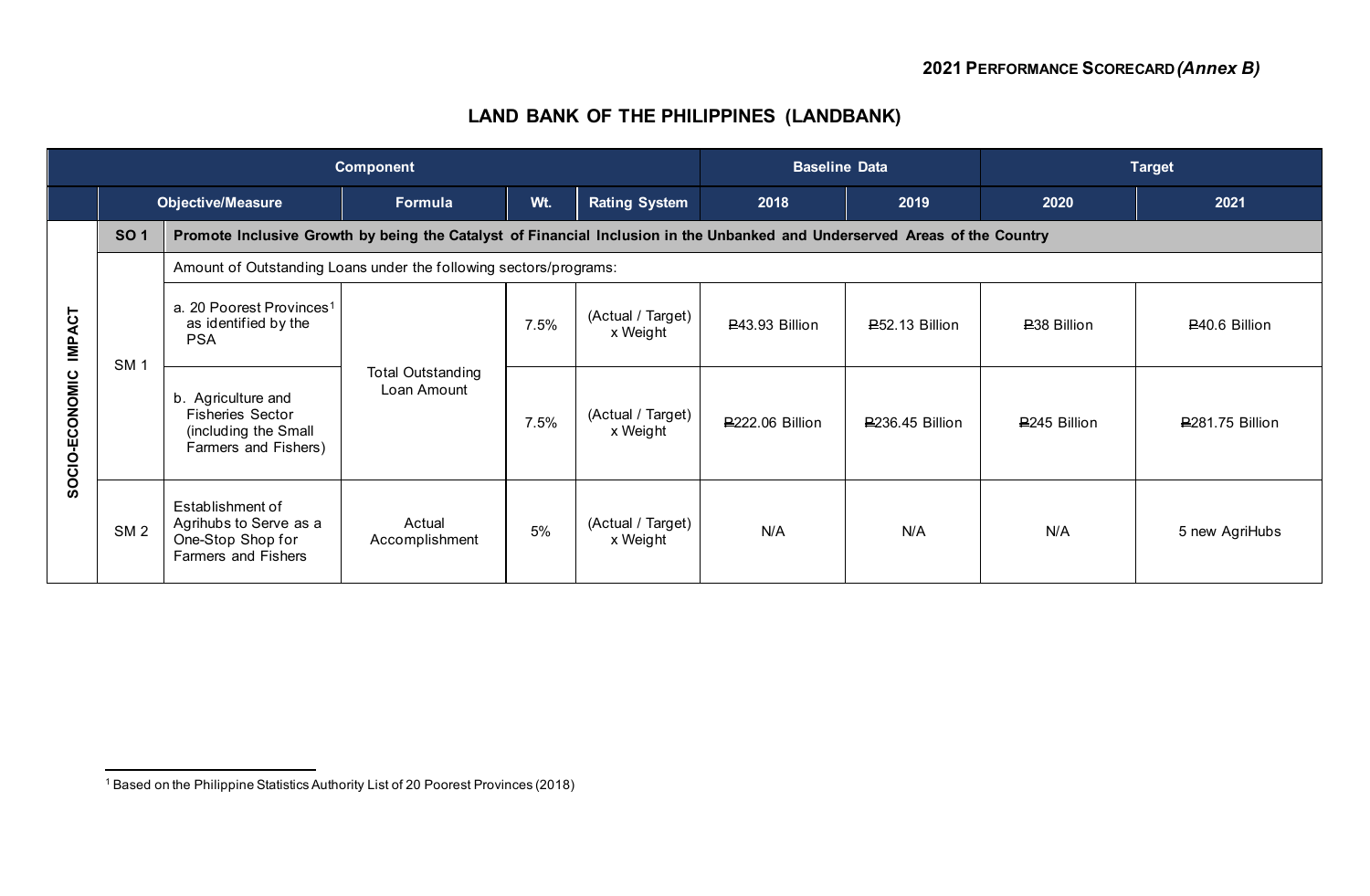LandBank | Page **2** of **6**

|             | SM <sub>3</sub> | Loan Releases to Small<br>Farmers and Fishers<br>under the Programs<br>Administered by<br>LandBank in Partnership<br>with DA, DAR, and<br><b>Other Government</b><br>Agencies | Total Loan Releases /<br><b>Total Funds</b><br>Downloaded to<br>LandBank by Partner<br>Agencies | 5%    | (Actual / Target)<br>x Weight | N/A            | N/A                | 100% Release of the<br>Fund Downloaded to<br>LandBank from<br>January to June<br>2020 excluding<br>LBP& SRA's<br>Socialized Credit<br>Program-Sugarcane<br>Industry<br>Development Act<br>(SCP-SIDA) Funds | 100% Release of the<br>Funds Received from<br>January to June 30, 2021<br>(excluding SCP-SIDA<br>Funds) |  |  |
|-------------|-----------------|-------------------------------------------------------------------------------------------------------------------------------------------------------------------------------|-------------------------------------------------------------------------------------------------|-------|-------------------------------|----------------|--------------------|------------------------------------------------------------------------------------------------------------------------------------------------------------------------------------------------------------|---------------------------------------------------------------------------------------------------------|--|--|
|             | SM <sub>4</sub> | Increase in Number of<br>Farmers and Fisherfolks<br>Assisted                                                                                                                  | Actual<br>Accomplishment                                                                        | 5%    | (Actual / Target)<br>x Weight | N/A            | N/A                | Additional 1 million<br>farmers and fishers<br>from year-end 2019<br>figure                                                                                                                                | Additional 500 Million<br><b>Farmers and Fisherfolks</b><br>Assisted from Year-end<br>2020 Figure       |  |  |
|             | <b>SO 2</b>     | Support National Development Programs <sup>2</sup> including CFIs, LGUs, and MSMEs in Support of Countryside Development                                                      |                                                                                                 |       |                               |                |                    |                                                                                                                                                                                                            |                                                                                                         |  |  |
|             | <b>SM 5</b>     | Amount of Outstanding<br>Loans Supporting Other<br>Government Programs                                                                                                        | <b>Total Outstanding</b><br>Loan Amount                                                         | 7.5%  | (Actual / Target)<br>x Weight | P512.21Billion | $E$ 540.62 Billion | <b>2551.48 Billion</b>                                                                                                                                                                                     | <b>₽594.0 Billion</b>                                                                                   |  |  |
|             |                 |                                                                                                                                                                               | Sub-total                                                                                       | 37.5% |                               |                |                    |                                                                                                                                                                                                            |                                                                                                         |  |  |
| <u> 좀</u> 좋 | <b>SO 3</b>     | Strengthen the Capital Level of the Bank to Support Its Growth and Expansion Requirements                                                                                     |                                                                                                 |       |                               |                |                    |                                                                                                                                                                                                            |                                                                                                         |  |  |

<sup>2</sup> Communications, Transportation, Housing, Education, Health Care, Environment-related Projects, Tourism, Utilities, and Others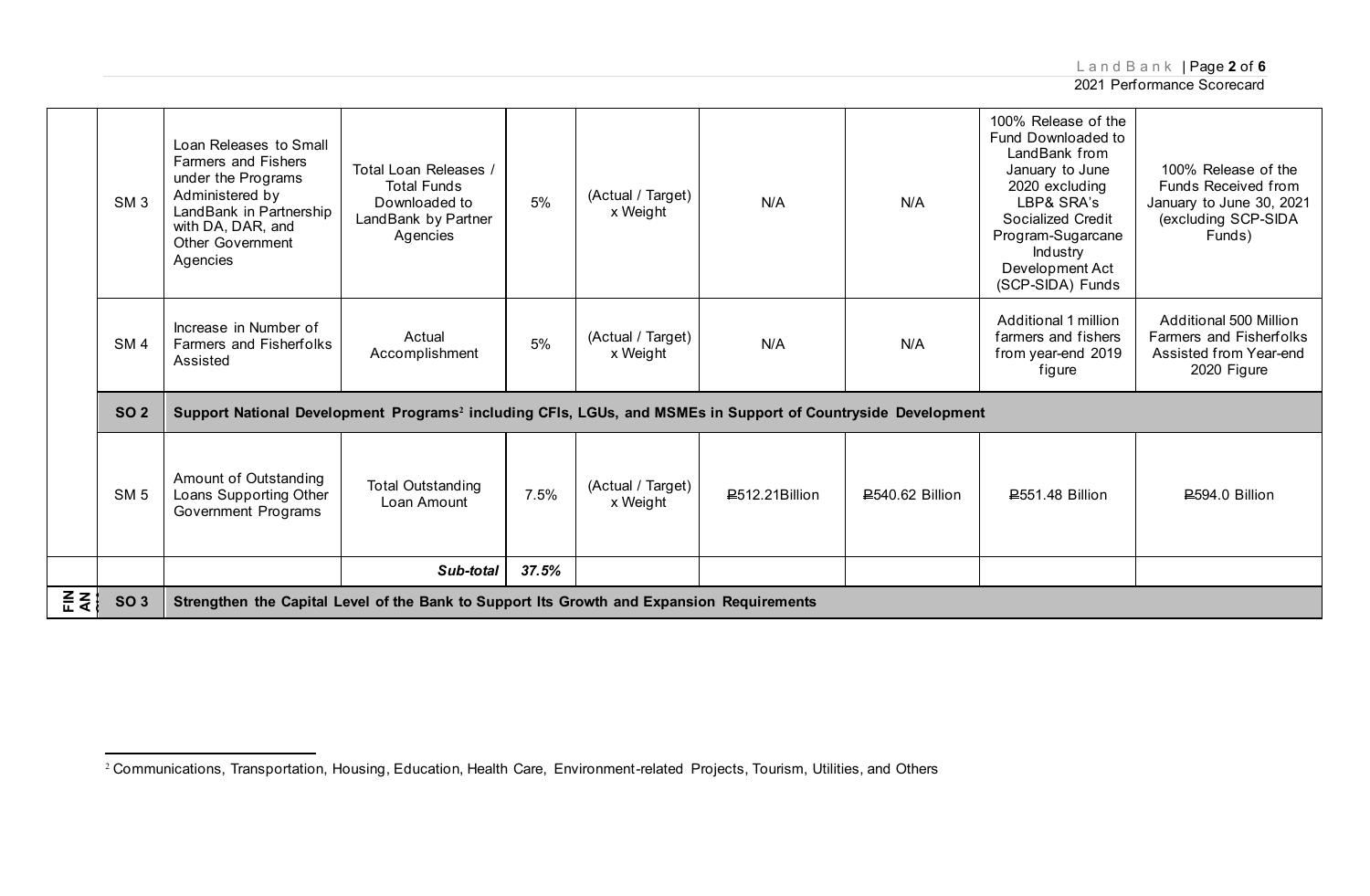LandBank | Page **3** of **6**

2021 Performance Scorecard

|                  |                 |                                                                                                                | (Interest Income +                                                                                                                                 |       |                                                   |                |                |                |                                                                                                                                  |
|------------------|-----------------|----------------------------------------------------------------------------------------------------------------|----------------------------------------------------------------------------------------------------------------------------------------------------|-------|---------------------------------------------------|----------------|----------------|----------------|----------------------------------------------------------------------------------------------------------------------------------|
|                  | SM <sub>6</sub> | Increase Net Income                                                                                            | Other Operating<br>Income) - (Interest<br>Expense + Provision<br>for Credit Losses +<br>Other Operating<br>Expenses + Provision<br>for Income Tax) | 7.5%  | (Actual / Target)<br>x Weight                     | ₽16.59 Billion | ₽19.051Billion | ₽17.08 Billion | ₽19.68 Billion                                                                                                                   |
|                  | SM <sub>7</sub> | Improve Portfolio<br>Quality: Non-Performing<br>Loans Ratio                                                    | Outstanding NPL -<br>Specific Allowance for<br>Impairment Loss /<br><b>Outstanding Gross</b><br>Loan Portfolio                                     | 5%    | ${1-[Actual -}$<br>Target) / Target]<br>x Weight} | N/A            | N/A            | N/A            | Not exceeding the<br>Average NPL Ratio of the<br>Philippine Banking<br>System as of 31<br>December 2021 (as<br>published by BSP) |
|                  |                 |                                                                                                                | Sub-total                                                                                                                                          | 12.5% |                                                   |                |                |                |                                                                                                                                  |
|                  | <b>SO4</b>      | Provide Timely, Accessible and Responsive Products and Services on Multiple Platforms and Customer Touchpoints |                                                                                                                                                    |       |                                                   |                |                |                |                                                                                                                                  |
| STAKEHOLDE<br>RS | SM <sub>8</sub> | Percentage of Loan<br><b>Application Processed</b><br>within the Applicable<br>Turnaround Time (TAT)           | Number of loan<br>proposals processed<br>within prescribed TAT/<br>Number of loan<br>proposals processed                                           | 5%    | (Actual / Target)<br>x Weight                     | 99.31%         | 99.90%         | 100%           | 100% <sup>3</sup>                                                                                                                |

 $^3$  Based on LandBank's latest Citizen's Charter: up to <del>P</del>10 Million (Lending Unit Head) – 5 banking days; up to <del>P</del>30 Million (Group Head) – 15 banking days; up to P200 Million (Credit Committee) – 30 banking days; up to <del>P</del>500 Million (Investment Loan Committee) – 35 baking days; and over <del>P</del>500 Million (Board) – 45 banking days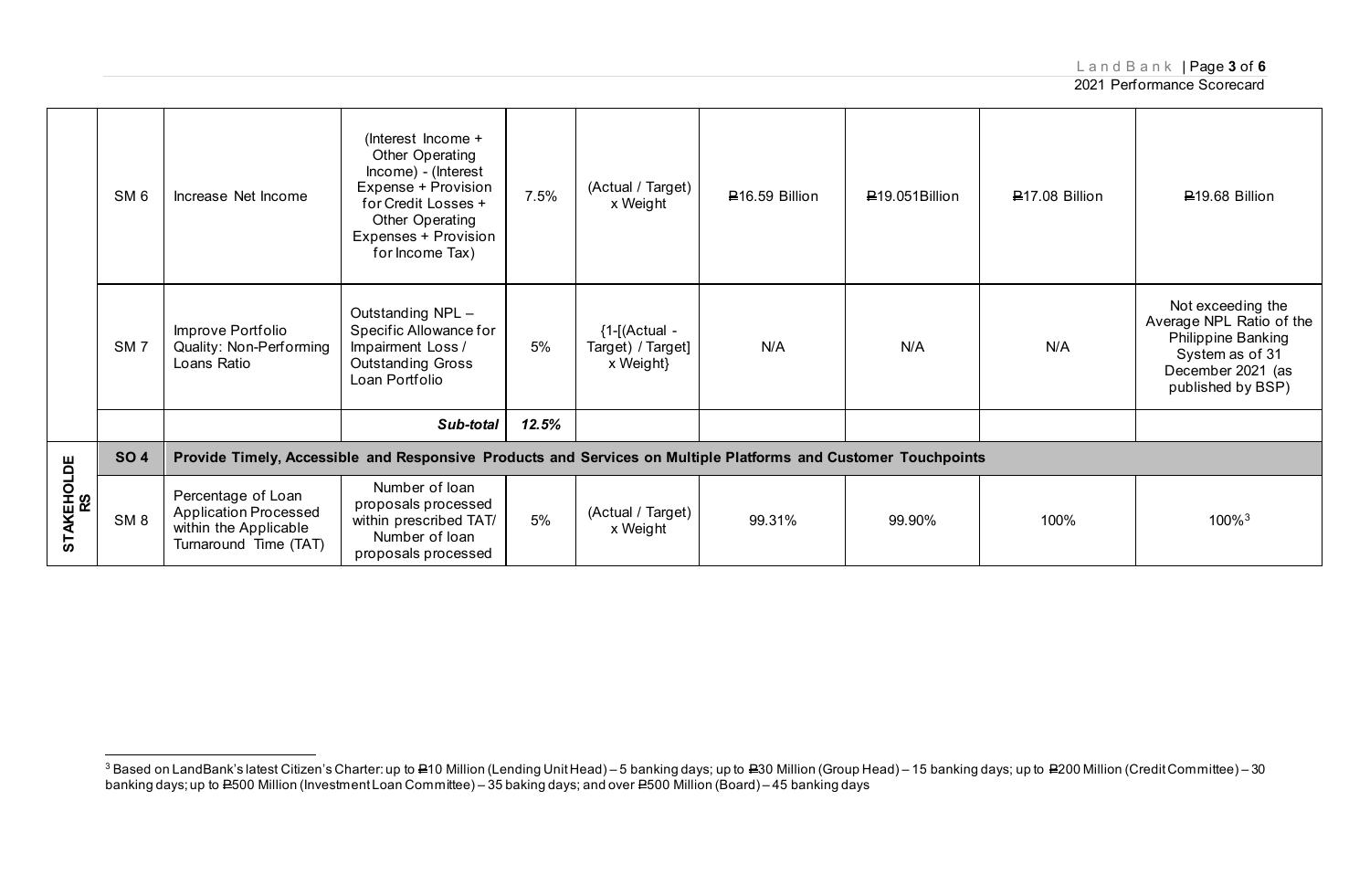LandBank | Page **4** of **6**

|                   | SM 9a            | Percentage of Service<br>Availability of Internet<br>Banking Services <sup>4</sup> | Total service<br>availability in days /<br>365 days                                                                                    | 5%    | (Actual / Target)<br>x Weight                         | N/A      | N/A    | 90% Average<br>Service Availability of<br>Internet Banking<br>Services (iAcess,<br>WeAccess, MBA) | 90% Average Service<br>Availability of Internet<br><b>Banking Services (iAcess,</b><br>WeAccess, MBA) |  |
|-------------------|------------------|------------------------------------------------------------------------------------|----------------------------------------------------------------------------------------------------------------------------------------|-------|-------------------------------------------------------|----------|--------|---------------------------------------------------------------------------------------------------|-------------------------------------------------------------------------------------------------------|--|
|                   | SM <sub>9b</sub> | Percentage of Service<br>Availability of Automated                                 | Total service<br>availability of onsite<br>ATMs in days / 365<br>davs                                                                  | 1.25% | (Actual / Target)<br>x Weight                         | N/A      | N/A    | 80% Service<br>Availability of All<br>Onsite ATMs                                                 | 80% Service Availability<br>of All Onsite ATMs <sup>5</sup>                                           |  |
|                   | SM <sub>9c</sub> | Tellering Machines<br>(ATM)                                                        | Total service<br>availability of offsite<br>ATMs in days / 365<br>days                                                                 | 1.25% | (Actual / Target)<br>x Weight                         | N/A      | N/A    | 75% Service<br>Availability of All<br>Offsite ATMs                                                | 75% Service Availability<br>of All Offsite ATMs <sup>6</sup>                                          |  |
|                   | <b>SM 10</b>     | Percentage of Satisfied<br>Customers                                               | Number of<br>respondents who gave<br>a rating of at least<br>Satisfactory and Very<br>Satisfactory / Total<br>number of<br>respondents | 5%    | (Actual / Target)<br>x Weight<br>Below 80% =<br>$0\%$ | Excluded | 95.35% | 95%                                                                                               | 95%                                                                                                   |  |
|                   |                  |                                                                                    | Sub-total                                                                                                                              | 17.5% |                                                       |          |        |                                                                                                   |                                                                                                       |  |
| $\Sigma$ $\vdash$ | <b>SO 5</b>      | Process Land Transfer Claims in a Timely Manner                                    |                                                                                                                                        |       |                                                       |          |        |                                                                                                   |                                                                                                       |  |

<sup>&</sup>lt;sup>4</sup> Based on Information Technology Infrastructure Library (ITIL) version 3 Availability Management. ITIL provides an internation ally accepted set of standards on IT services<br><sup>5</sup> Additional ATM Monitoring Status equivalen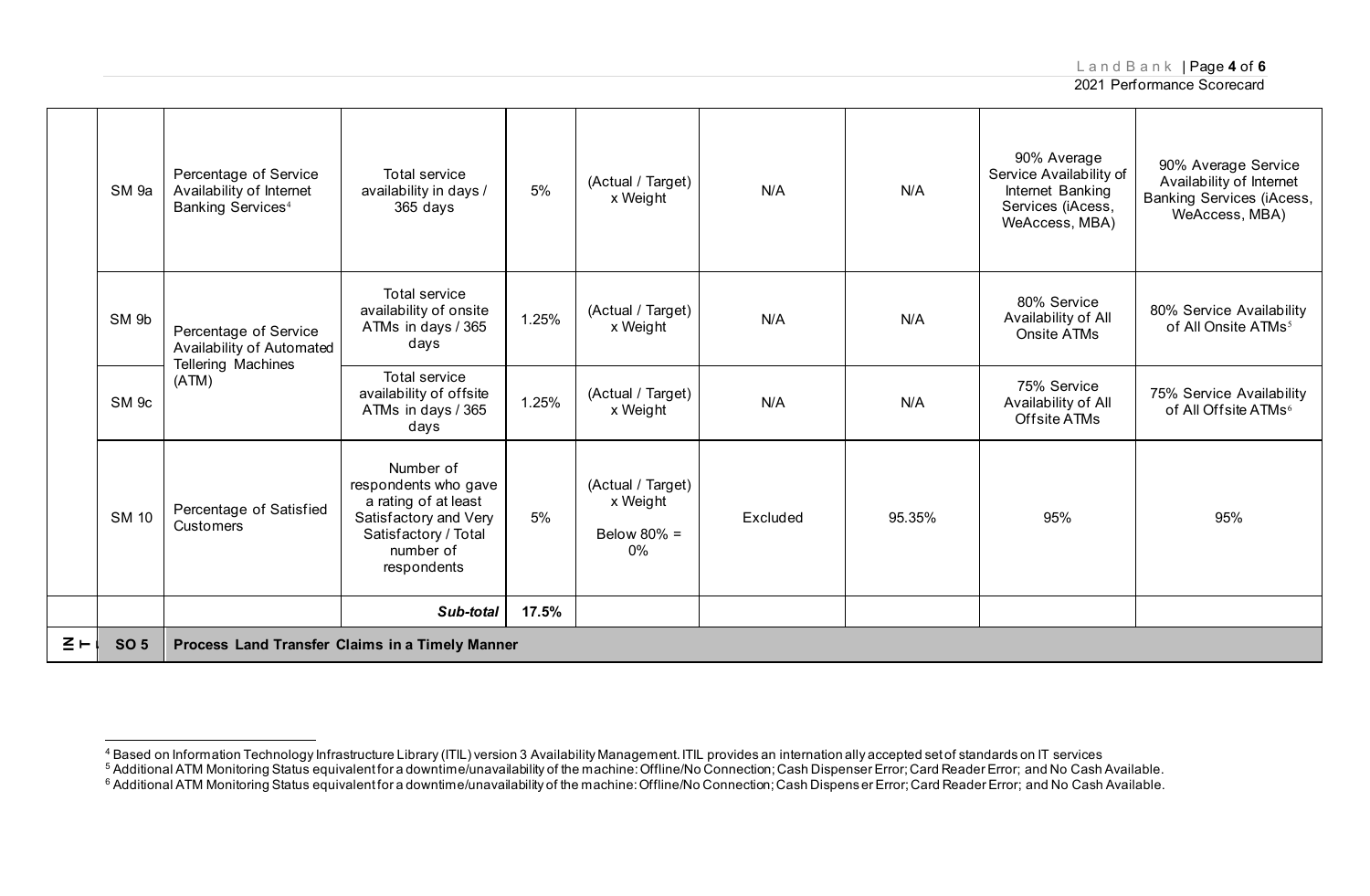LandBank | Page **5** of **6**

|    | <b>SM 11</b>                                                                                      | Percentage of Claim<br>Folders processed<br>within the Applicable<br>turn-around time | Number of Claim<br>Folders processed<br>within TAT / Total<br>number of Claim<br>Folders received <sup>7</sup> | 5%    | (Actual / Target)<br>x Weight | 100% | 97.68%                                                          | 100%              | 100%8                                   |  |  |
|----|---------------------------------------------------------------------------------------------------|---------------------------------------------------------------------------------------|----------------------------------------------------------------------------------------------------------------|-------|-------------------------------|------|-----------------------------------------------------------------|-------------------|-----------------------------------------|--|--|
|    | SO <sub>6</sub>                                                                                   | Streamline Banking Operations Through Digital Platforms to Support Inclusive Banking  |                                                                                                                |       |                               |      |                                                                 |                   |                                         |  |  |
|    | <b>SM 12</b>                                                                                      | Number of Additional<br>POS Cash Out<br>Machines installed                            | Actual<br>Accomplishment                                                                                       | 7.5%  | Actual / Target)<br>x Weight  | N/A  | N/A                                                             | 300 additional PO | 120 Additional POS Cash<br>Out Machines |  |  |
|    | <b>SO7</b><br>Synergize Marketing Efforts to Effectively and Efficiently Deliver Banking Services |                                                                                       |                                                                                                                |       |                               |      |                                                                 |                   |                                         |  |  |
|    |                                                                                                   | a. Number of Agent<br><b>Banking Partner/Sites</b>                                    | Actual<br>Accomplishment                                                                                       | 5%    | Actual / Target)<br>x Weight  | N/A  | 1. Approval of<br>Model<br>2. Award to<br>Partner<br>3. Roadmap | 24 new Sites      | 24 New Sites                            |  |  |
|    | <b>SM 13</b>                                                                                      | b. Number of ATMs<br>installed                                                        | Actual<br>Accomplishment                                                                                       | 5%    | Actual / Target)<br>x Weight  | N/A  | N/A                                                             | N/A               | 180 ATMs                                |  |  |
|    |                                                                                                   |                                                                                       | Sub-total                                                                                                      | 22.5% |                               |      |                                                                 |                   |                                         |  |  |
| ᆜᄖ | SO <sub>8</sub>                                                                                   | Establish a High Performance "One Bank" Culture                                       |                                                                                                                |       |                               |      |                                                                 |                   |                                         |  |  |

<sup>&</sup>lt;sup>7</sup> Applicable processing time subject to compliance with R.A. 11032 otherwise known as Ease of Doing Business and Efficient Gove rnment Service Delivery (EODB) Act of 2018.<br><sup>8</sup> Based on LandBank's latest Citizen's Charter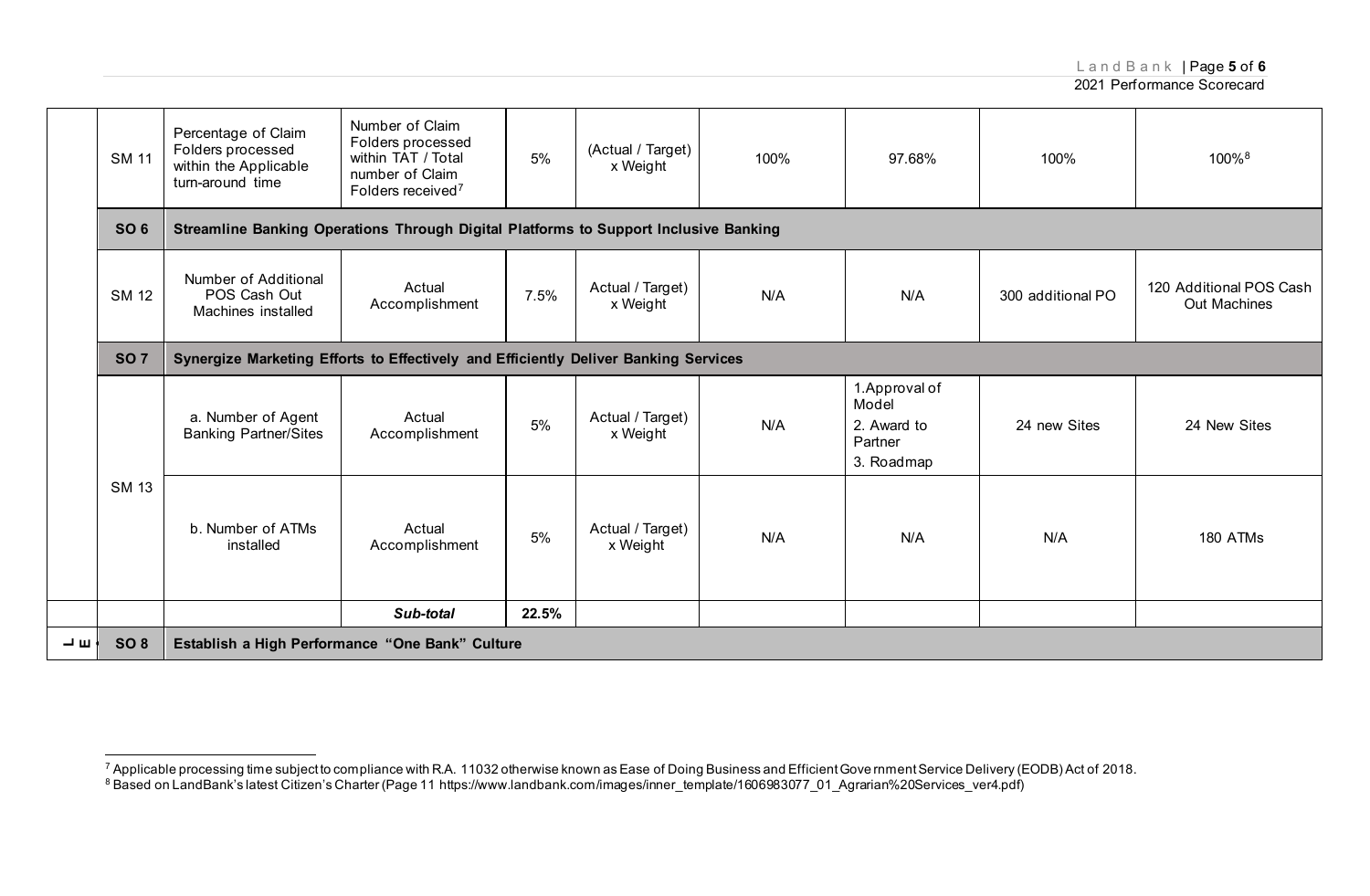### LandBank | Page **6** of **6**

#### 2021 Performance Scorecard

| <b>SM 14</b> | Improvement on the<br>Competency Level of<br>the Organization | Competency Baseline <sup>9</sup><br>2020 - Competency<br>Baseline 2019 | 5%   | All or Nothing | 40% of the total<br>number of targeted<br>employees with<br>competency gaps<br>are addressed | 100% of the<br>employees with<br>competency gaps<br>(based on 2016)<br>competency<br>assessment) are<br>addressed                                                                                                          | <b>Board Approved</b><br>Competency Model<br>100% Competency<br>Assessment of All<br>LandBank<br>employees as of 1<br>June 2020 | Improvement on the<br>Competency Level of the<br>Organization based on<br>the 2020 year-end<br>assessment of eligible<br>employees as of 1 June<br>2020 |
|--------------|---------------------------------------------------------------|------------------------------------------------------------------------|------|----------------|----------------------------------------------------------------------------------------------|----------------------------------------------------------------------------------------------------------------------------------------------------------------------------------------------------------------------------|---------------------------------------------------------------------------------------------------------------------------------|---------------------------------------------------------------------------------------------------------------------------------------------------------|
| <b>SM 15</b> | Implement Quality<br>Management System                        | Actual<br>Accomplishment                                               | 5%   | All or Nothing | Procurement of<br>Certification<br>International<br>Philippines                              | ISO 9001: 2015<br>and ISO 14001:<br>2015 for the<br>Provision of<br>sustainable<br>banking products<br>and services<br>involving branch<br>banking, lending,<br>agrarian, trust,<br>treasury, and<br>support<br>operations | <b>Maintain Certification</b><br>through Surveillance<br>Audit                                                                  | <b>Maintain Certification</b><br>through Surveillance Audit                                                                                             |
|              |                                                               | Sub-total                                                              | 10%  |                |                                                                                              |                                                                                                                                                                                                                            |                                                                                                                                 |                                                                                                                                                         |
|              |                                                               | <b>TOTAL</b>                                                           | 100% |                |                                                                                              |                                                                                                                                                                                                                            |                                                                                                                                 |                                                                                                                                                         |

 $\boldsymbol{A}$ 

<sup>&</sup>lt;sup>9</sup> The competency baseline of the organization shall pertain to the average percentage of required competencies met which can be computed using the following formula:<br>  $\Sigma_{b=1}^B$  $\left[\sum_{a=1}^A\frac{Actual\text{ Computering Level}}{Required\text{ Computering Level}}\right]$  $\sum_{b=1}^B$ 

where: a = Competency required, A = Total number of competencies required of position, b = Personnel profiled, B = Total number of personnel profiled  $\overline{B}$